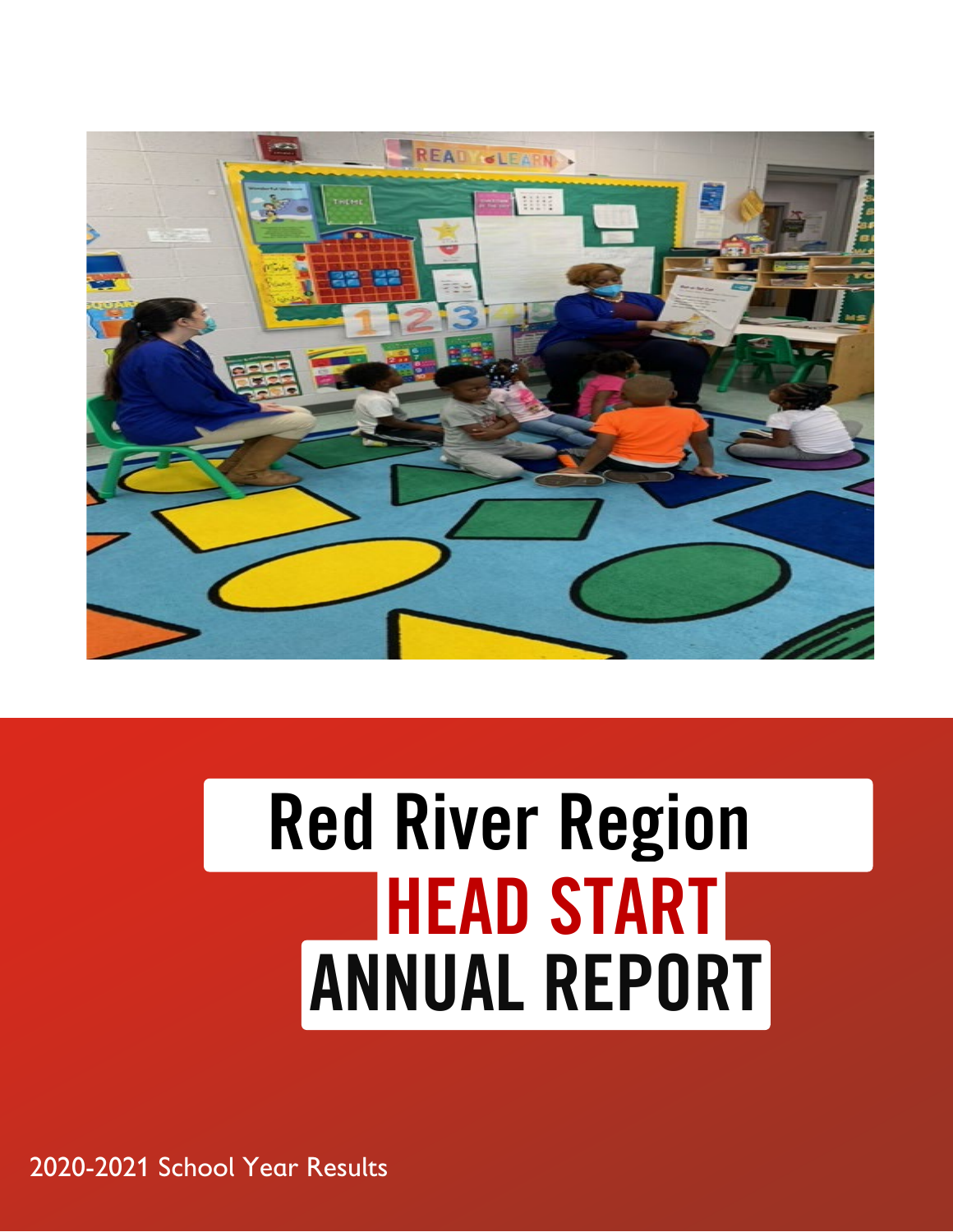### Reflections from Our Director

Dear Friends,

The Head Start Program has been serving low income children and their families in Natchitoches Parish for over 36 years. We are committed to making a difference in the lives of children and strive to serve the most vulnerable and at-risk children and their families in our community including children who are homeless, in foster care, and with exceptional needs. As of August 1, 2019, Save the Children became the new grantee for the Head Start Program in Natchitoches, Red River and Desoto Parishes. I would like to take this opportunity to thank the community, especially the Natchitoches Parish School Board, Desoto Parish School Board, Red River Parish School Board, The Mayor's Office, Northwestern State University, and The Office of Community Services for supporting our efforts in acquiring this grant and for welcoming and embracing Save the Children as a new grantee. We have embarked on a new opportunity to continue to serve the families of Natchitoches, Desoto and now Red River Parishes. Save the Children has extended the Head Start services not only to serve Head Start children but Early Head Start children as well. Now we have a true pipeline to kindergarten from 0-5 years of age to serve 270 Head Start and 40 Early Head Start Children. I would also like to thank the phenomenal group of parents and community partners who serve on the Policy Council; and our staff who continued to stay motivated through these not so certain times. Most important, we support the roles of the parents as their child's first and most important teacher. We believe in establishing a partnership with our parents so we can share a common purpose and that is the child's success in school. The staff of Save the Children Red River Region will continue to treat everyone with dignity and respect while striving to be the best Head Start/Early Head Start Program in the state. We have successfully opened and licensed our largest facility, Gold Street Head Start, which is located at 1504 Gold Street neighboring L. P. Vaughn Elementary School. Follow us on our Facebook page to stay informed on all of our latest and greatest news. Please take the time to learn about all the great opportunities Save the Children Head Start/ Early Head Start has for the children of Red River Region.

Sincerely,

*Chriscella M. Metoyer Ed.S* 

**Chriscella M. Metoyer Save the Children Head Start Program Director Red River Region [cmetoyer@savechildren.org](mailto:cmetoyer@savechildren.org)**

#### **Management Team**

Chriscella M. Metoyer Program Director Cynthia Arceneaux/Lauren Raymond, Health/Nutrition Specialist/CACFP Janet Powell, Education Manager Taylor Morgan, Education Coach Natalie Johnson- Education Coach Hillary Portiere, Human Resources Specialist Brandi Carpenter, Finance and Procurement Specialist Joni Drake, Facilities/Transportation Specialist Terry Fontenot, Parent, Family, Community Engagement Manager Patricia Telsee, Parent, Family, Community Engagement Specialist Tina Carter, Parent, Family, Community Engagement Specialist

### About Louisiana Head Start

In August 2019, Save the Children was awarded \$3,719,241 in base and technical assistance funds to serve 310 children in a Head Start center- based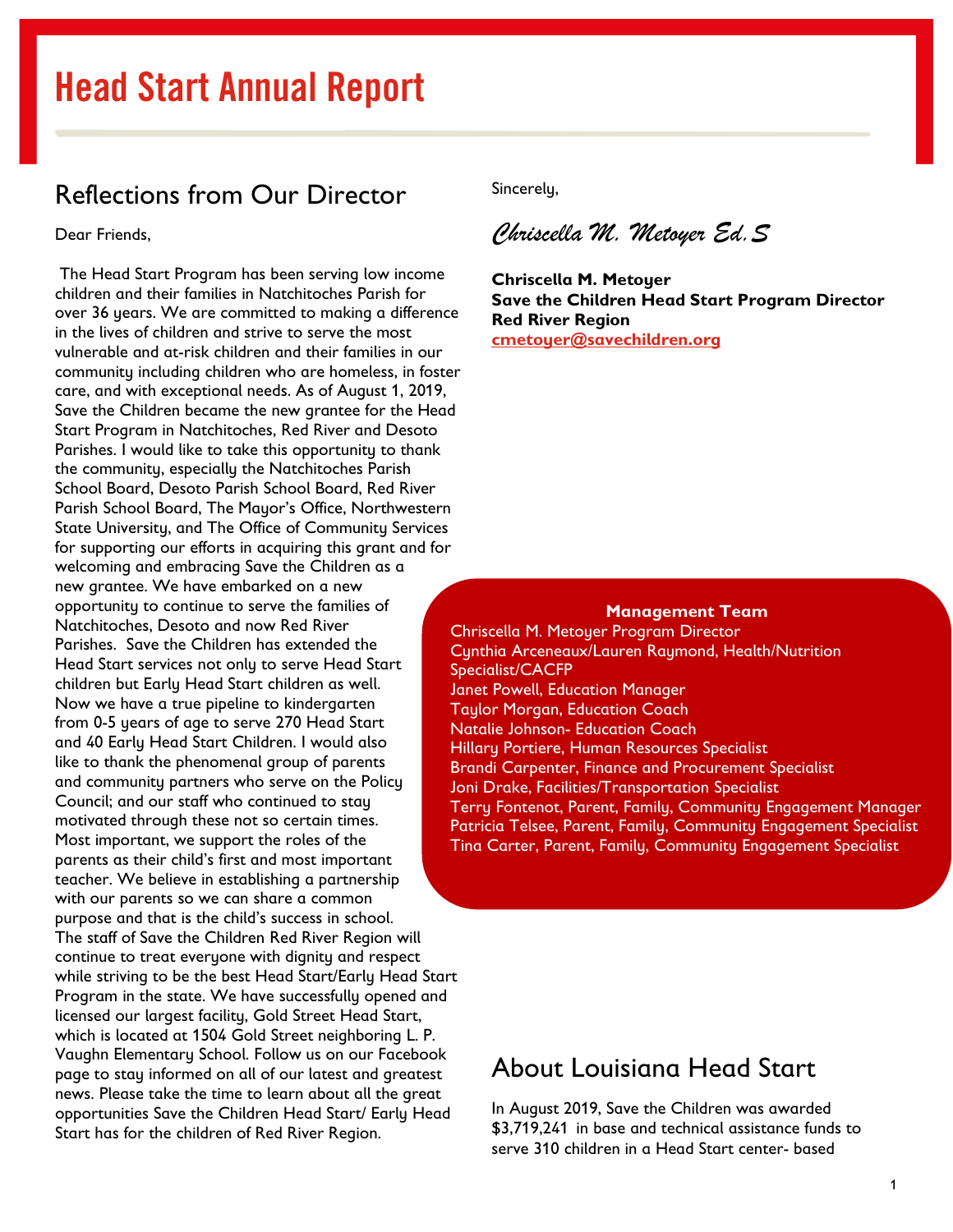program in the Parishes of Natchitoches, Desoto, and Red River in Southwestern Louisiana. Area demographics show that there are about 434 children five-years-old and under living at or below poverty in Desoto Parish, 995 in Natchitoches Parish and 191 in Red River Parish. There are high rates of poverty, especially child poverty, lack of education, teen births, obesity and infant mortality.

This year we applied for \$3,158,237 for operation of the Head Start program in Red River Region from March 1, 2021 through February 28, 2022, to allow Save the Children Head Start Red River Region to serve 40 EHS and 270 Head Start children for a total of 310 children.

Designation of these funds is as follows:

- \$3,121,118 for Program Account 22, base Head Start operations
- \$37,119 for Program Account 20, Head Start training and technical assistance
- \$780,155 Non Federal Share



#### **Save the Children Head Start/Early Head Start Red River Region BY THE NUMBERS**

| <b>Number of Centers</b>                      |               |
|-----------------------------------------------|---------------|
| <b>Total Children &amp; Families Served</b>   | 114           |
| <b>Children with Disabilities Served</b>      | $\mathfrak z$ |
| Children who are transported by Save the      | 0             |
| <b>Children buses</b>                         |               |
| <b>Percentage of Eligible Children Served</b> | 100%          |
| <b>Number of Local Head Start Staff</b>       | 52            |

### **PARENT INVOLVEMENT**

Save the Children prides itself on leading Head Start programs that are two-generational, serving children and parents alike. During the 2020-21 school year, we:

• Conducted the Family Map with all families and helped families with resources to meet family goals

- Parent teacher conferences and monthly parent meetings were held virtually.
- Due to the late start of school and the COVID-19 pandemic, all of the family events we had planned for the year were canceled.
- Family Service team attended the PFCE virtual cluster where they developed a plan for our families. In the plan the team focused on 3 key area on the continuum
	- 1. Positive Parent -Child Relationship
	- 2. Family Engagement in Transitions
	- 3. Family Connections to peers and Community.

#### **Health Data**

| Number of children with an   | <b>EHS</b> | HS  |
|------------------------------|------------|-----|
| ongoing source of            |            |     |
| continuous, accessible       | 90%        | 82% |
| health care                  |            |     |
| Number of children with      |            |     |
| continuous, accessible       |            |     |
| dental care provided         |            |     |
| by a dentist                 | 90%        | 82% |
| <b>Children Who Received</b> |            |     |
| <b>Medical Exams</b>         | .88%       | 53% |
| <b>Children Who Received</b> |            |     |
| <b>Dental Exams</b>          | 0%         | 46% |
|                              |            |     |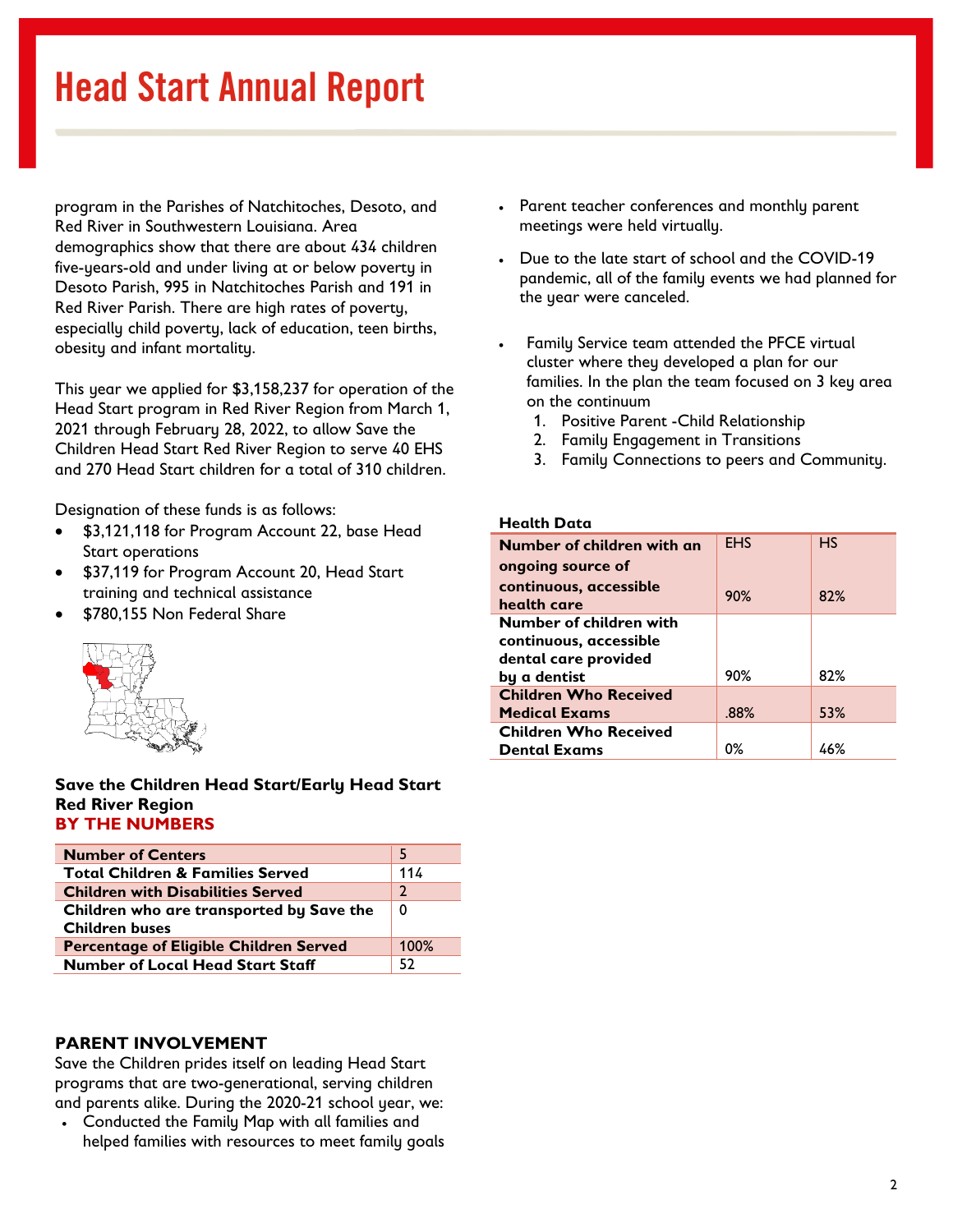#### **PRE-KINDERGARTEN /KINDERGARTEN READINESS**

Save the Children Head Start Red River Region approach to School Readiness means that children are ready for kindergarten, families are ready to support their children's learning, and the kindergarten programs are ready for the children. We believe in the following: **We Believe:**

1. A parent is a child's first and most important teacher. 2. Through family assessments we can identify the families' needs and goals, connecting them with local resources that will address those needs and goals. Once the needs of the families are addressed the life of the child and family as whole is improved.

3. Our program must reflect the needs and goals of the children and families we serve in Red River Region. 4. Families that take an active role in their child's education early on enhances the child's learning and sets a foundation of future learning.

5. All children can reach their full potential, learn at high levels, and become successful adults regardless of background, experiences, or circumstances.

6. We must create a nurturing environment that enhances each child's individuality, creativity, selfexpression, and cognitive growth.

7. We must continue to provide high-quality; on-going, job-embedded professional development/coaching for staff to effectively accomplish goals and be successful in their specific content area.

With these belief's students and parents were provided several opportunities to learn about and prepare for the 2020-2021 school year. The Head Start program made an effort to prepare students and their families for Kindergarten by planning to conduct transition meetings during the end of January and the beginning of February 2021. Due to the onset of COVID-19, these meetings were canceled, however parent were given packets of information and resources needed for a smooth transition to kindergarten. Families of students that enroll at the beginning of the school year or at other times during the year are provided with a packet of information about the Head Start program, including a copy of the parent handbook. In addition, parents also attended orientation, open house, school readiness meeting, curriculum trainings, parent conferences, and other trainings. Prior to COVID-19, families were given the opportunity to visit the classrooms, meet administrators, the family engagement specialists, and other staff involved with students to ask about the

program and the curriculum. The continuation of COVID-19 resulted in several challenges and changes to Head Start as a whole. We operated at 58% capacity (approximately 10 students per class for Head Start). We continued to offer virtual classes as well as face to face for the entire school year. In order for the students to receive continuous services, we issued tablets and sent home learning packets each week until the end of the school term. We conducted our transition ceremonies virtually and A "Summer Transition Packet" was sent home with each child at the end of the school year. This packet was designed to assist with the transition from Head Start to the Kindergarten classroom. It also provided information and strategies for parents to utilize with the students during the summer months. The goal of the "Summer Transition Packet" is to help parents continue assisting students with the transition to Kindergarten. Listed below are some of strategies we utilized to help both children and families prepare for kindergarten:

• **T.S Gold was utilized and three checkpoints were finalized. Listed below is the data that was gathered from last year's checkpoints.** 

#### **Head Start:**

| $\check{ }$   | Social<br>Emotion<br>al | Physical | Language | Cognitiv<br>e | Literacy | Mathema<br>tics |
|---------------|-------------------------|----------|----------|---------------|----------|-----------------|
| ■ Baseline    | 67.92                   | 78.43    | 56.6     | 52.94         | 49.05    | 49.05           |
| ■ Mid Year    | 68.29                   | 68.83    | 74.35    | 62.16         | 67.56    | 52.7            |
| ■ End of Year | 91.25                   | 87.5     | 88.75    | 80            | 81.25    | 76.25           |

### **Early Head Start:**

| v             | Social<br>Emotiona | Physical |       | Language   Cognitive | Literacy | Mathema<br>tics |
|---------------|--------------------|----------|-------|----------------------|----------|-----------------|
| ■ Baseline    | 57.89              | 42.1     | 42. I | 73.68                | 94.73    | 78.94           |
| ■ Mid Year    | 45                 | 35       | 15    | 40                   | 100      | 100             |
| ■ End of Year | 90.47              | 90.47    | 85.71 | 80.95                | 100      | 90.47           |

• **2 children received special needs services during the year.** Two Head Start children with exceptional needs had an IEP and received therapy services in their center to promote learning and development. IEP goals are a part of the weekly lesson plan so individual learning occurs every day.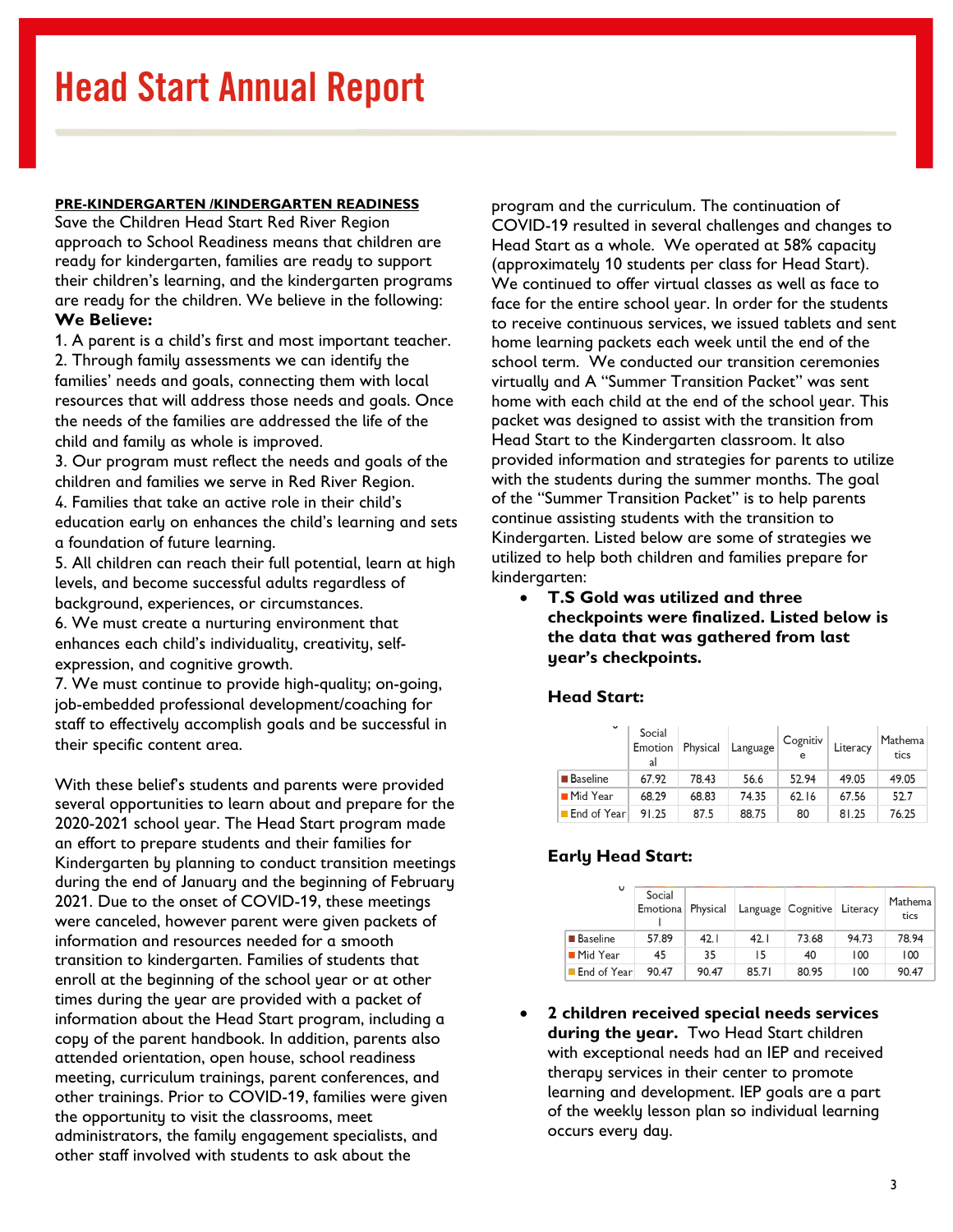• **Our children had a number of books read to them at home during the program year.** Every family in the program had the opportunity to engage in at least one of the family engagement reading programs. PRIMTIME Reading and Reading to soar are third party reading initiatives aimed at teaching parents how to read and engage in activities with their children. Unfortunately, PRIMETIME reading was cancelled due to the pandemic, however we did continue with Reading to Soar. Reading to soar is a free eight week session reading program for children ages birth-to-five years and their parents or caregivers. The program helps develop and strengthen a culture of reading at home by education parents, building a child's home library and increasing awareness about community resources to help ensure the child has the tools for school. Reading to soar provided the child (ren) with up to eight books per session. Red River Region also received a large donation of books from Scholastic and the books are distributed to the children monthly and tied into the Creative Curriculum.

#### **LOOKING AHEAD**

Despite all the challenges with facilities and the COVID-19 pandemic, overall Red River Region had a successful school year. We operated five of our seven sites STC Breda Head Start, Fairview Alpha Head Start, Natchez Head Start, Mansfield Head Start/Early Head Start and L.P. Vaughn Head Start/Early Head Start.

Save the Children Head Start/EHS teaching staff is evaluated biyearly using CLASS. However during COVID the teachers were observed at least once by a local observer. The Head Start teachers are observed and rated in three dimensions; Emotional Support, Classroom Management and Instructional Support. Engage Support for Learning. Overall in the fall of 2020 Red River Head Start teachers scored were 6.34 in Emotional Support, 5.7 in Classroom Management, and 3.95 in Instructional Support. In the spring the teachers scored 6.31 in Emotional Support, 5.56 in Classroom Management and 4.01 in Instructional Support.

Save the Children Head Start Red River Region continues to make strides toward our three program goals; preparing children for school readiness, empowering families by connecting them to a coordinated services support network, and implementing a monitoring system, analysis system and tools to ensure a robust approach to ongoing monitoring, data use, and self-assessment to provide high-quality services to children and families.

Save the Children Red River Region has developed a strategic plan to prepare children for school readiness. We have adopted a researched based curriculum. Creative Curriculum, which allows children to learn through creative and active learning. The children ultimately receive 6.5- 7 hours of center base instruction daily and we provided 2 hours of virtual learning per week during the closure of schools.

Empowering families is an essential part of the successful classroom learning. Red River Region has adopted a parent curriculum, CSEFEL, which is evidence based and focused on the social/emotional development and school readiness of young children birth through 5 years of age. The purpose is to assist the parents with understanding the development of their children in preparation for kindergarten,

Implementing a monitoring system, analysis system and tools to ensure a robust approach to ongoing monitoring, data use, and self-assessment to provide high-quality services to children and families. Proper monitoring of our Head Start program is important to keep track of all components that are required in order to maintain our funding each year. Save the Children has developed a strategic monitoring systems that uses data so we can continue to provide high quality services to the families we serve. We have trained our leadership team on the complex aspects of the monitoring systems and through weekly work groups, we are able to discuss the data as a team and ensure that the required 30, 45, and 60 day benchmarks are met. All three long-term goals are an effort to build capacity within all content areas. Streamlining procedures for data collection, unifying the curriculum and improving the application of assessment CLASS and TSG as well as ensuring each class is equipped with materials or goals set in effort to enhance assessment and instruction.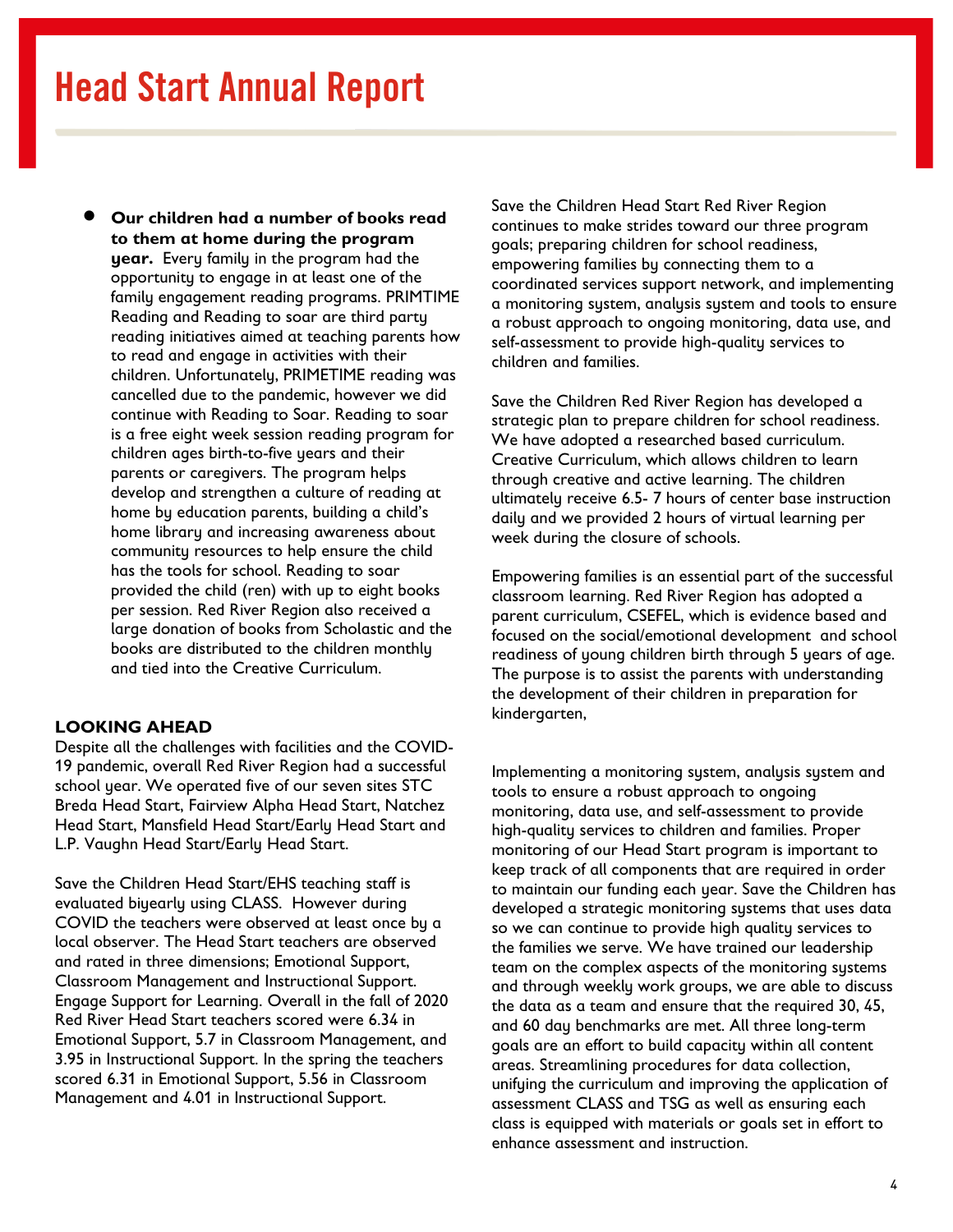Red River Regions emphasizes on the importance of maximizing each child's learning potential in order to become lifelong learners. This requires each child to be physically, emotionally, and socially ready to learn which this begins at birth. Red River Region has a highly qualified staff of teachers who have a background in early childhood development and years of experience in the field. They understand how to implement the strategies required to empower parents to be their child's first teacher. Children who have parents that promote and encourage their child have a higher potential of becoming life-long learners.

### High-Quality Care begins with Highly Qualified Staff

- 100% of our teachers are degreed
	- o 55% Bachelor's degree
	- o 26% Associate's degree
	- o 19% CDA
- 50% of our teacher assistants possess a Child Development Associate (CDA)
- 91% of our Family Service Workers possess the Family Service Credential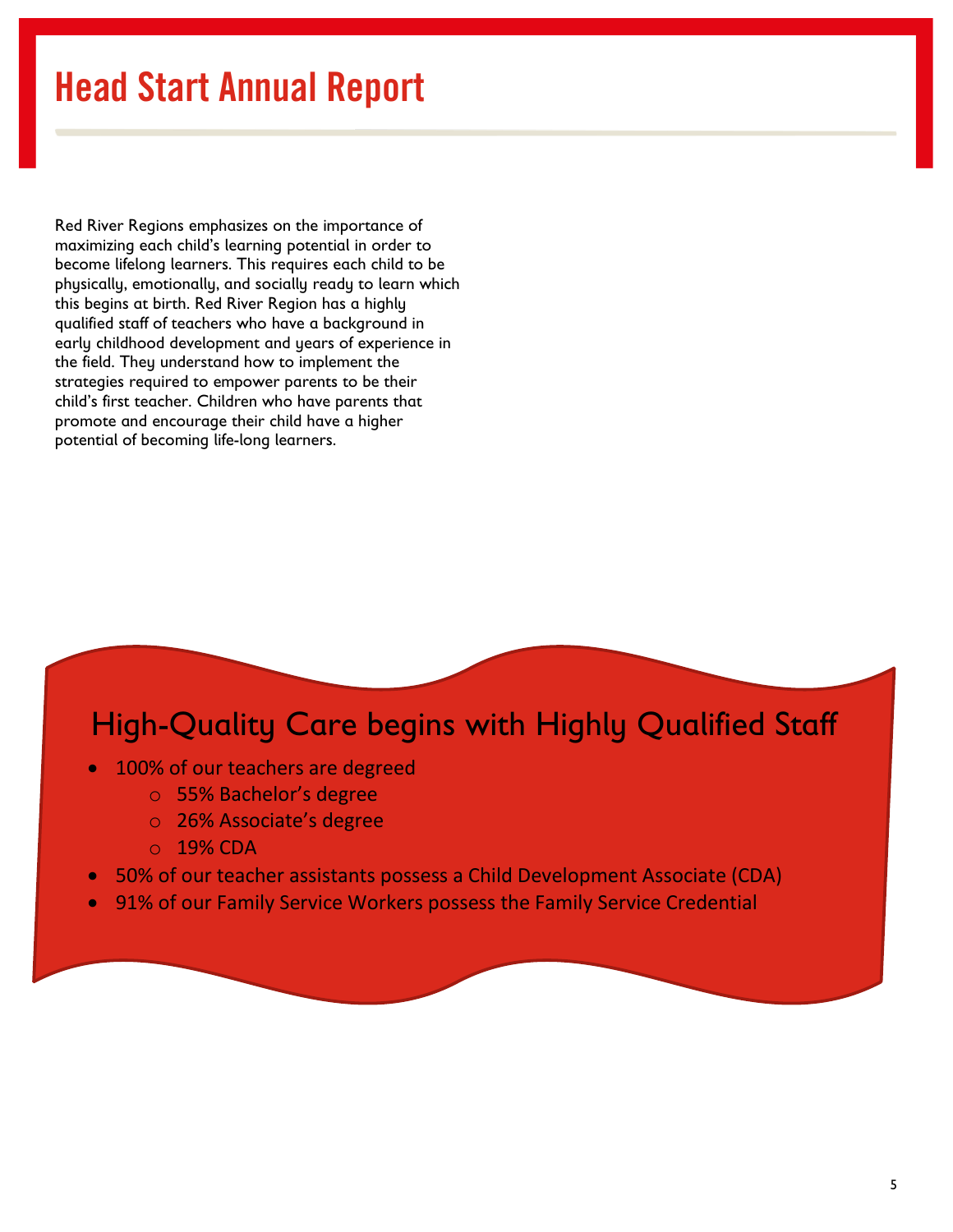### **FINANCIALS**

In 2020, the Red River Region Head Start program expensed \$3.2 million mostly in public funds and gift-in-kind donations. This program was in year two of funding and you will find the allocation breakdown below.



### **FY20 BUDGET**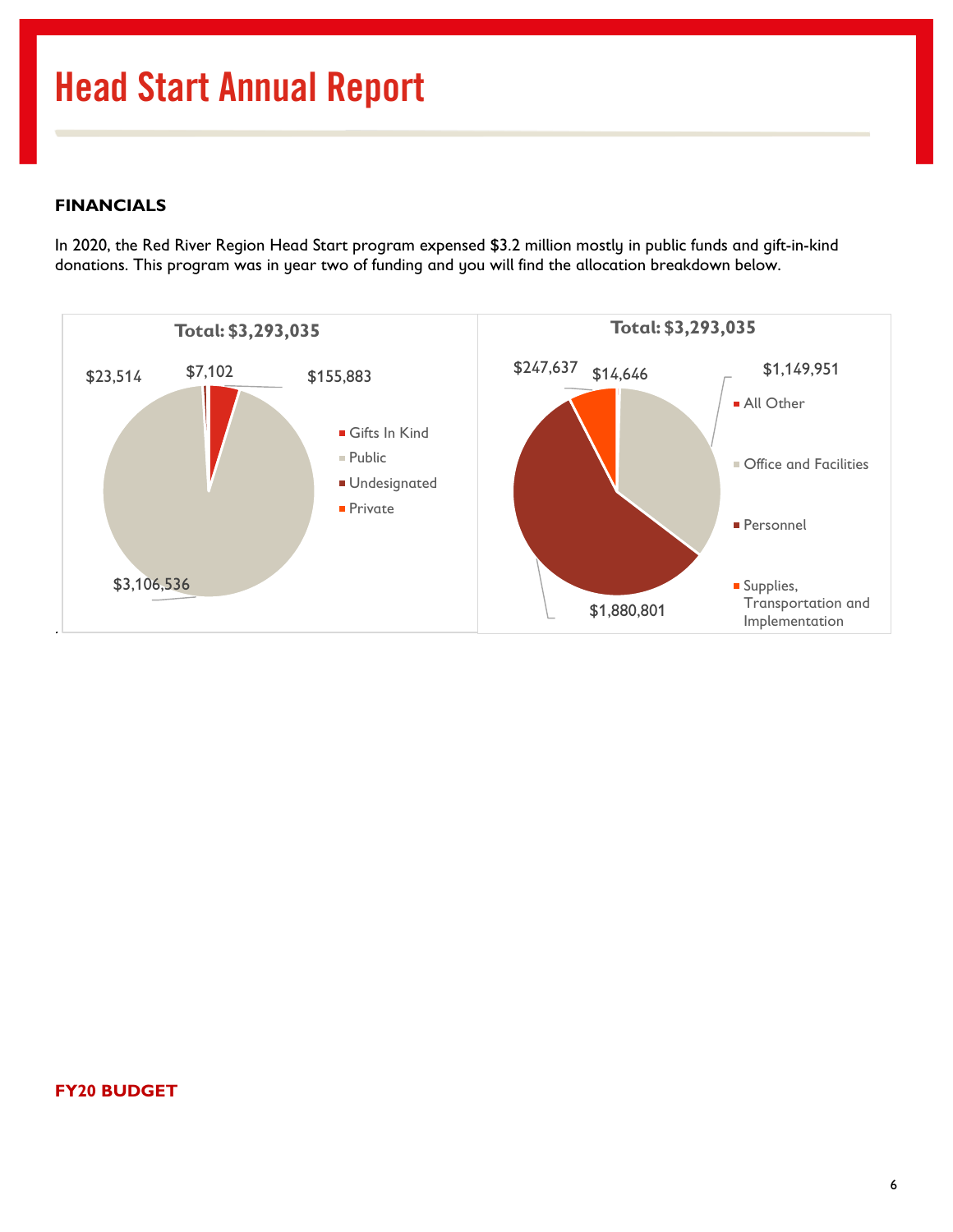Our Fiscal year 2021 budget is \$4.29 million, which is an increase from 2020 due to a more funds offered due to COVID and an increase in Gift-In-Kind donations. Below is the allocation breakdown for the type of funding on the left and the cost category on the right.



#### **SECRETARY REVIEW & FINANCIAL AUDIT RESULTS**